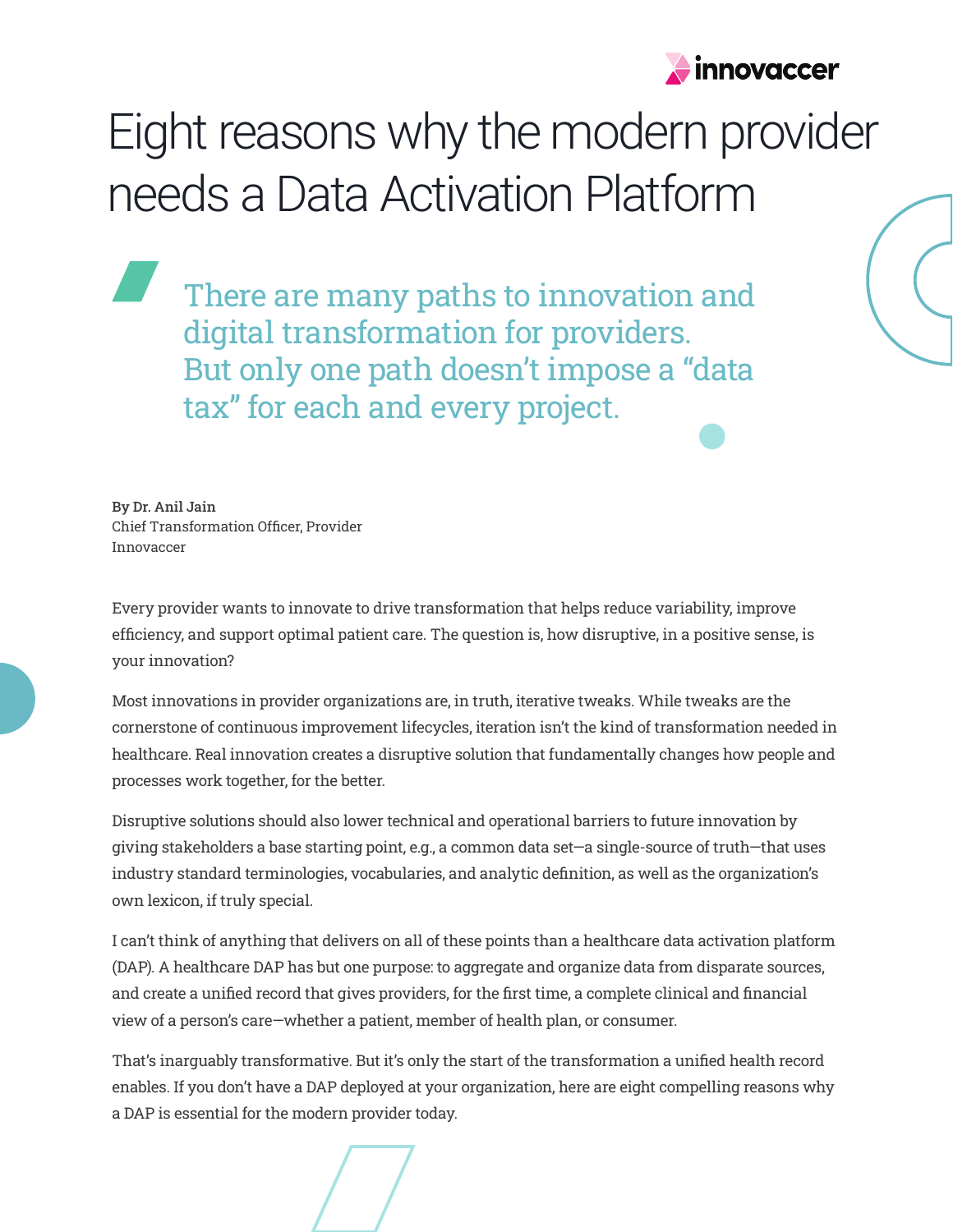# ...providers have all of a population's data and insights at their fingertips...

### Information overload has reached critical mass

Information overload in healthcare is bad and getting worse. With the digitalization of health records and the explosion of wearables and medical devices, this data needs to be collected, normalized, organized, and made easily accessible and understandable.

With a DAP in place, providers have all of a population's data and insights at their fingertips, and can access it on demand while they're sitting across from a patient or while reviewing and managing a group of patients.

When considering whether your organization should invest in a DAP, think about how having all of an individual's information at your fingertips could impact your ability to provide the right care for the right patient at the right time. Try that with your EHR. Speaking of which ...

#### Your EHR has failed to deliver transformation

The EHR promised to help us all drive efficient, high quality care. But after \$35 billion of federal taxpayer dollars invested in promoting EHRs, the EHR is the last place any provider would describe as an organized center of information designed to benefit the way clinicians make decisions and engage with patients.

Yes, they're the system of record. But the hunt-and-peck method of finding patient information is ridiculously time-consuming, varies by vendor and venue, and is often not in the context of the clinical decisions that need to be made, either as individuals or part of a care team.

In truth, the EHR is a transactional billing system that was never designed, intended, or meant for the high-level intellectual questions most providers have when managing clinical and financial risk and caring for patients with complex socio-clinical needs.

Now add a DAP to our existing EHR investments, and the picture is transformed. The DAP frees patient clinical and financial data from the EHR, integrates it with patient data from myriad other relevant sources, and presents providers with a complete view of the patient ondemand, within their workflows, and with near real-time insights.

The DAP embraces and extends the EHR and other existing systems, solving problems the EHR will never be incentivized (or even regulated) to solve.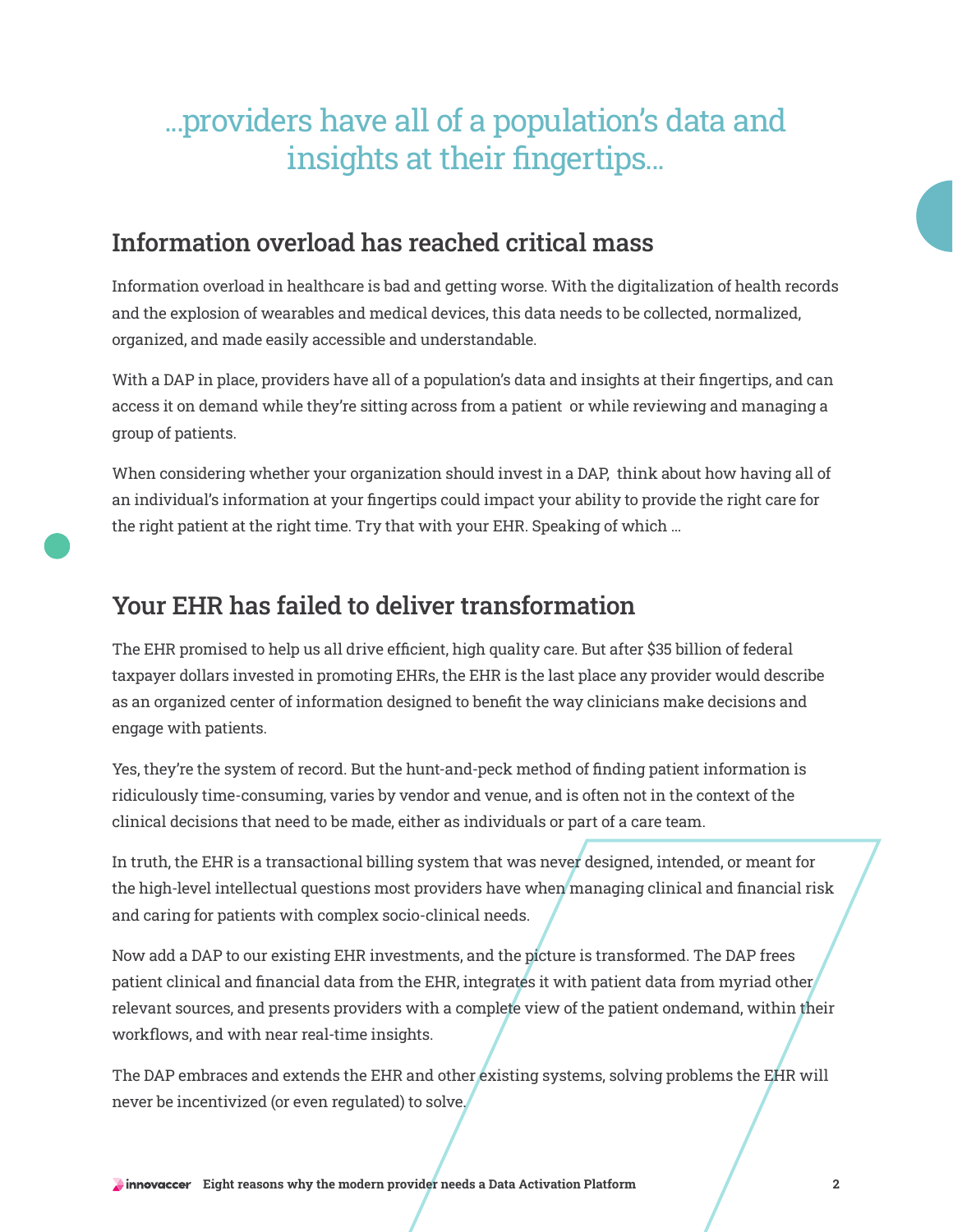#### Quality care needs collaboration at scale

At its heart, a DAP is really about collaboration across and among healthcare stakeholders—one that recognizes clinical terminologies as easily as data governance. Without having a single source of truth about the patient, collaboration with colleagues is clumsy at best and dangerous at worst.

The DAP's ability to make interoperability a given, not an exception, is at the heart of enabling collaboration across IT boundaries. An accurate, longitudinal, single source of patient truth is the foundation of care plans for complex patients who require multiple providers across venues of care, reduction of redundancy, and management of clinical and financial risk for an entire population.

Speaking of which ...

### It's the Rosetta Stone of interoperability

Two doctors of different specialities (or even same specialties) in a practice or hospital don't necessarily speak the same language when describing similar patient encounters. Every provider knows that sometimes they even use the same term to describe different situations!

This is often based on their specialty, training, and of course, personal style. For example, as a primary care physician, when I use the acronym "CP," it doesn't mean the same thing as when a neurologist across campus uses it. When I say CP, I mean chest pain. When a neurologist says it, they mean cerebral palsy.

Of course, any provider reading the chart understands the intent. But as healthcare becomes digitally transformed and data gets propagated across care teams, we need to ensure we don't let key information get lost in the translation—and that includes our information systems. It is far smarter and easier to invest in platforms that ensure proper semantic interpretation of data as they are ingested rather than asking over-burdened providers to change their documentation habits or the vocabulary of their specialty!

This capability is innate to a DAP. It acts as the Rosetta Stone as data is ingested from different systems, ensuring information is semantically harmonized, better representing both clinical care and workflows that drive care.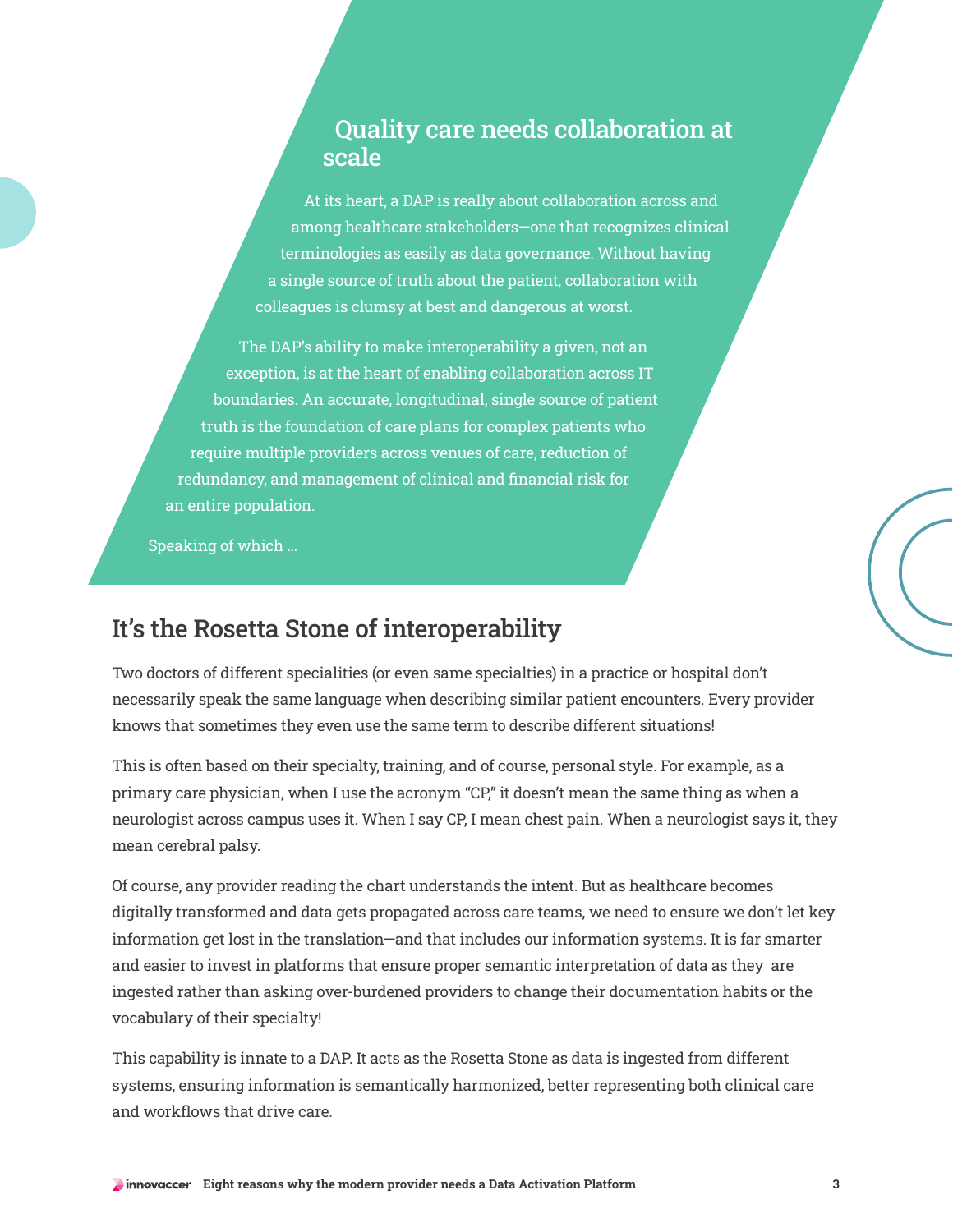## You can put the patient back at the center of healthcare

Every clinician wants what's right for each patient, using the best practices defined through the medical research and expert consensus that form our clinical guidelines. But they also want—indeed, need—insights into and from the patient's data to inform their decisions. And they need these insights at the point of care, in real time, not some time later after a process has run.

This is the "activation" in a data activation platform. A DAP, operating from a secure and regulatory compliant internet healthcare cloud, helps doctors and clinicians take better care of patients because it can put literally nearly all of a patient's data at their fingertips, anytime, from any place, anywhere in the world—including and especially at the point of care.



Moreover, because it pulls data in from across the provider organization (not just the main EHR but from any EHRs participating practices might be using, as well as other non-EHR systems), physicians and clinicians can look across the organization's total patient panels.

For example, perhaps a provider orders a geriatric consult every time they see an 80-year-old patient who's had a recent fall. The DAP sees that, and can intelligently tee up that action up for the provider to consider the next time that patient arrives to make that action consistent and easier to do.

#### Patients and providers need to be on the same page

Having consistent, accurate patient information for decision making has always been critical. But now, as patients increasingly access their medical records online, it's hypercritical. Through much needed transparency efforts, patients are able to see what drives their care decisions. They can see not only the results of their tests and their appointment schedule, but in many cases they can also see what gets written in their chart notes.

Now you have to ensure everyone on the care team has it right, that it makes sense, and that patients can understand it. This level of patient engagement requires a unified single source of truth about what is truly happening to our patients across a health system. The DAP helps achieve this goal.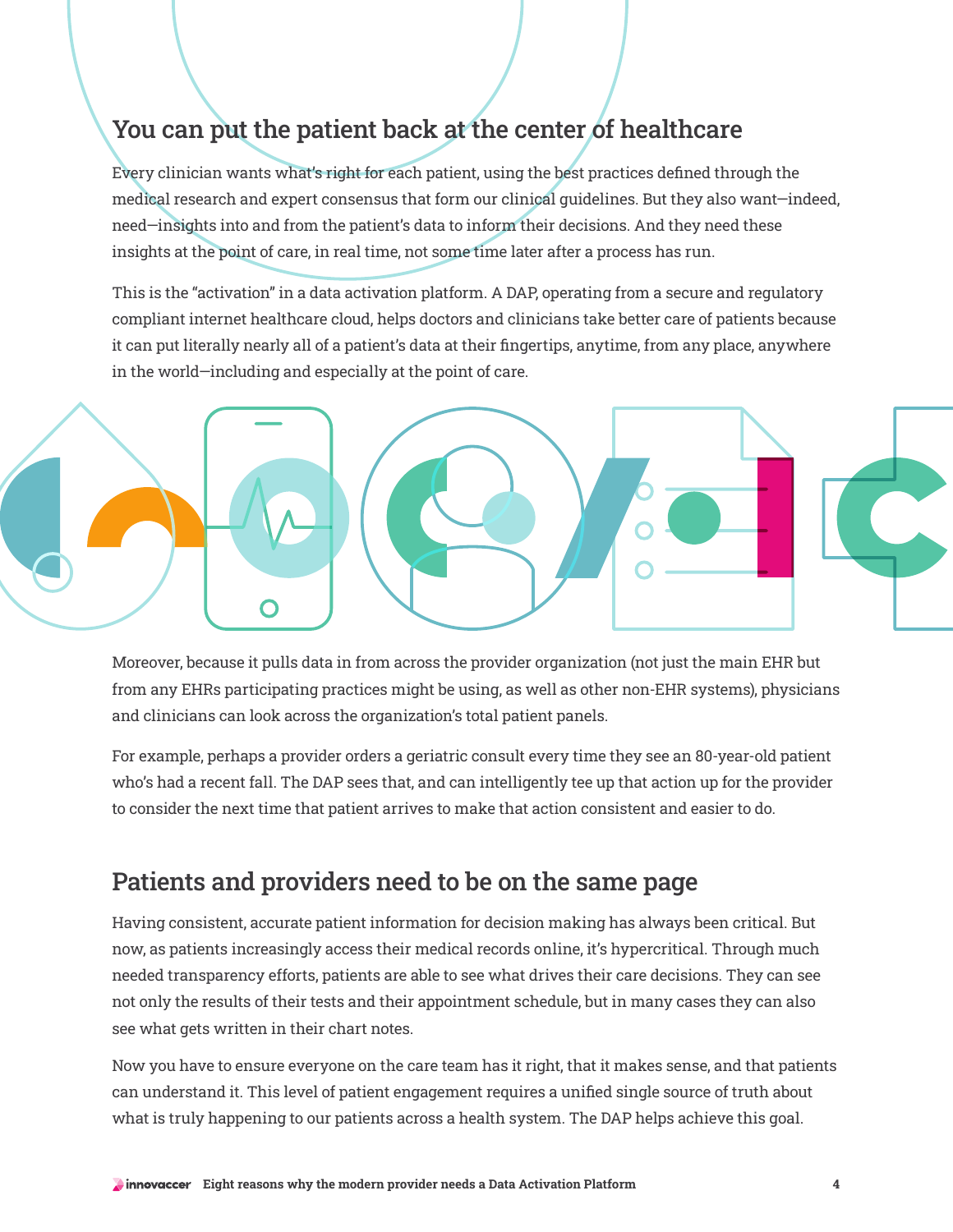Of course a DAP won't solve every problem a provider faces. But it can help prevent a patient from seeing their notes and asking you, "Doctor, what do you mean I have a 'bad' heart?" A low ejection fraction for a patient at risk for congestive heart failure is important to document in the patient's chart. But imagine having a DAP that can ensure that clinical terms are translated to lay- and careteam-friendly terms for use in patient portals or for patient engagement. This can help eliminate confusion, and ensure the care team is using the same understandable language when describing the same patient.

#### You avoid the Data Tax on innovation

#### This is the big one.

Find me a provider who isn't struggling to rapidly innovate, measure impact, and act on new insights, and I'll show you a provider who has solved their data problem. There are not many in that category.

Most healthcare IT organizations spend unimaginable amounts of time and resources getting and connecting data, cleaning and normalizing data, building custom visualizations of data, and governing data (complying with regulatory requirements and so on) each and every time they work on a project.

This "data tax" on operationalizing innovative ideas is a barrier to getting started with new ideas, and stifles the iterative approach of continuously improving on lessons learned from implementing big ideas.

# A DAP does the heavy lifting—the cleaning and curation of data

A DAP inverts this conundrum. It's designed to accelerate innovation because the heavy lifting that gates IT progress—the cleaning and curation of data—is already done once the DAP is implemented. The entire innovation cycle is compressed, magnifying the ROI (the Return on Innovation). Those big thinkers with bold new ideas can focus on piloting their hypotheses, putting new digital interventions in place, measuring their impact, and rapidly iterating improvements.

Think of what the first spreadsheet did for accounting. It eliminated the "what if?" tax on financial management. Suddenly, anyone with a computer could test their hypothesis and measure their impact. That's the type of big-bang transformative impact a DAP can have on innovation by eliminating this data tax.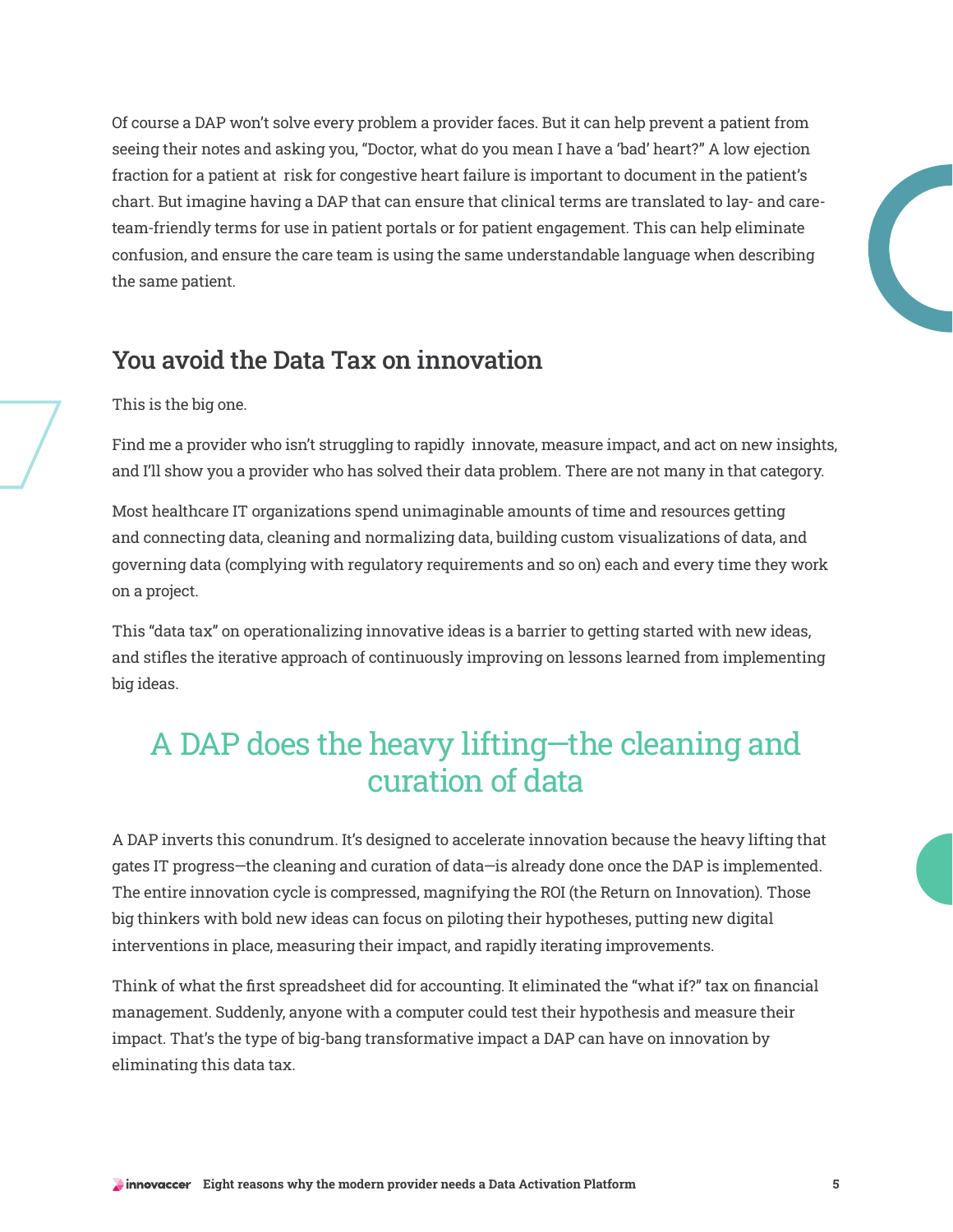## You can't enable Disruptive Innovation with a small "i"

The reason you need a data activation platform boils down to innovation. Innovation with a capital "I." Disruptive innovation can't happen in the current state of healthcare without bold thinking and a willingness to invest in the right tools to allow it to flourish. A DAP can bring that capital "I" innovation to your organization by unlocking your EHR and other information systems, unifying your data, and giving providers completely new and better ways to work and engage with patients.

Again, most innovations happening in healthcare are tweaks but even those tweaks require a starting point. The same is true with capital "I" innovations.

The data activation platform essentially squeezes more value out of all your existing systems, and enables you to solve problems that the existing systems are incapable of addressing. And while your existing systems don't have to be replaced, one thing certainly will: your governance mess. A DAP replaces archaic governance models by connecting all of the pipes in ways never envisioned by the original vendors.

At the end of the day, a DAP enables 21st century agility for healthcare organizations. It relies on today's modern tools and technology to bring about change for the future.

#### When you consider what a data



activation platform can do during a crisis, it shows the benefit of having one. The pandemic is an example. It showed us, in stark terms, that we couldn't have all of our data locked away in a walled EHR garden, because the provider might have trouble getting it out in a timely manner.

We needed (and still need) answers in real time. Waiting even a week for a standard report or 6 weeks for an ad hoc report is the old enterprise business intelligence model. It's time to replace that with realtime insights and a single source of patient truth, so healthcare can move to the future with agility.